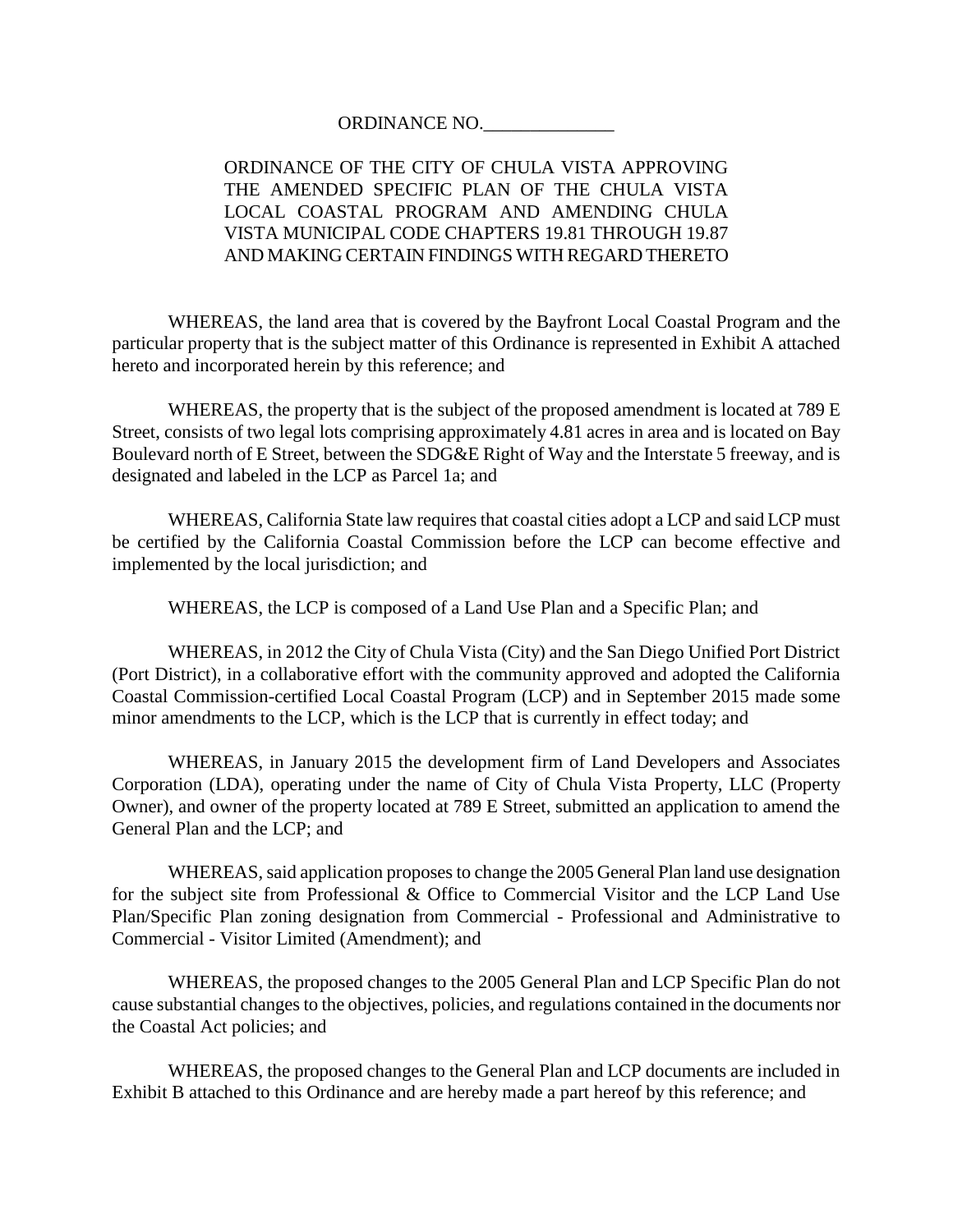WHEREAS, the Development Services Director has reviewed the proposed Amendment for compliance with the California Environmental Quality Act (CEQA) and has determined that the Amendment was covered in previously adopted Environmental Impact Report UPD#83356-EIR-65B/SCH#2005081077 (the "FEIR"). The Development Services Director has determined that only minor technical changes or additions to this document are necessary and that none of the conditions described in Section 15162 of the State CEQA Guidelines calling for the preparation of a subsequent document have occurred; therefore, the Development Services Director has prepared an Addendum to the FEIR; and

WHEREAS, the Development Services Director set the time and place for a hearing of the Planning Commission on the proposed General Plan and LCP Amendment, and notice of said hearing, together with its purpose, was given by its publication in a newspaper of general circulation in the City and its mailing to property owners within the exterior boundaries of the LCP Area, at least 10 days prior to the hearing; and

WHEREAS, a hearing at the time and place as advertised, namely October 25, 2017, at 6:00 p.m. in the Council Chambers, 276 Fourth Avenue, was held before the Planning Commission and said hearing was thereafter closed; and

WHEREAS, the Planning Commission reviewed and considered the Proposed LCP Amendment; and

WHEREAS, the Planning Commission after considering all evidence and testimony presented recommended with a vote of 5-0-0-2 that the City Council consider the Addendum to the FEIR and approve the LCP Amendment, including the Specific Plan; and

WHEREAS, the City Clerk set the time and place for the hearing of the City Council on the LCP Amendment, including the Specific Plan, and notices of the hearing, together with its purpose, was given by its publication in a newspaper of general circulation in the city, and its mailing to property owners within exterior boundary of the LCP at least ten (10) days prior to the hearing; and

WHEREAS, the duly called and noticed public hearing on the LCP Amendment, including the Specific Plan, was held before the City Council on December 5, 2017, in the City Council Chambers, located at 276 Fourth Avenue, at 5:00 p.m. to receive the recommendations of the Planning Commission and to hear public testimony with regard to the same and said hearing was thereafter closed.

# **SECTION I.**

NOW, THEREFORE, BE IT ORDAINED that the City Council of the City of Chula Vista does hereby find and determine as follows:

### A. ENVIRONMENTAL DETERMINATION

That the proposed project has been reviewed for compliance with the California Environmental Quality Act (CEQA) and City Council has determined that the project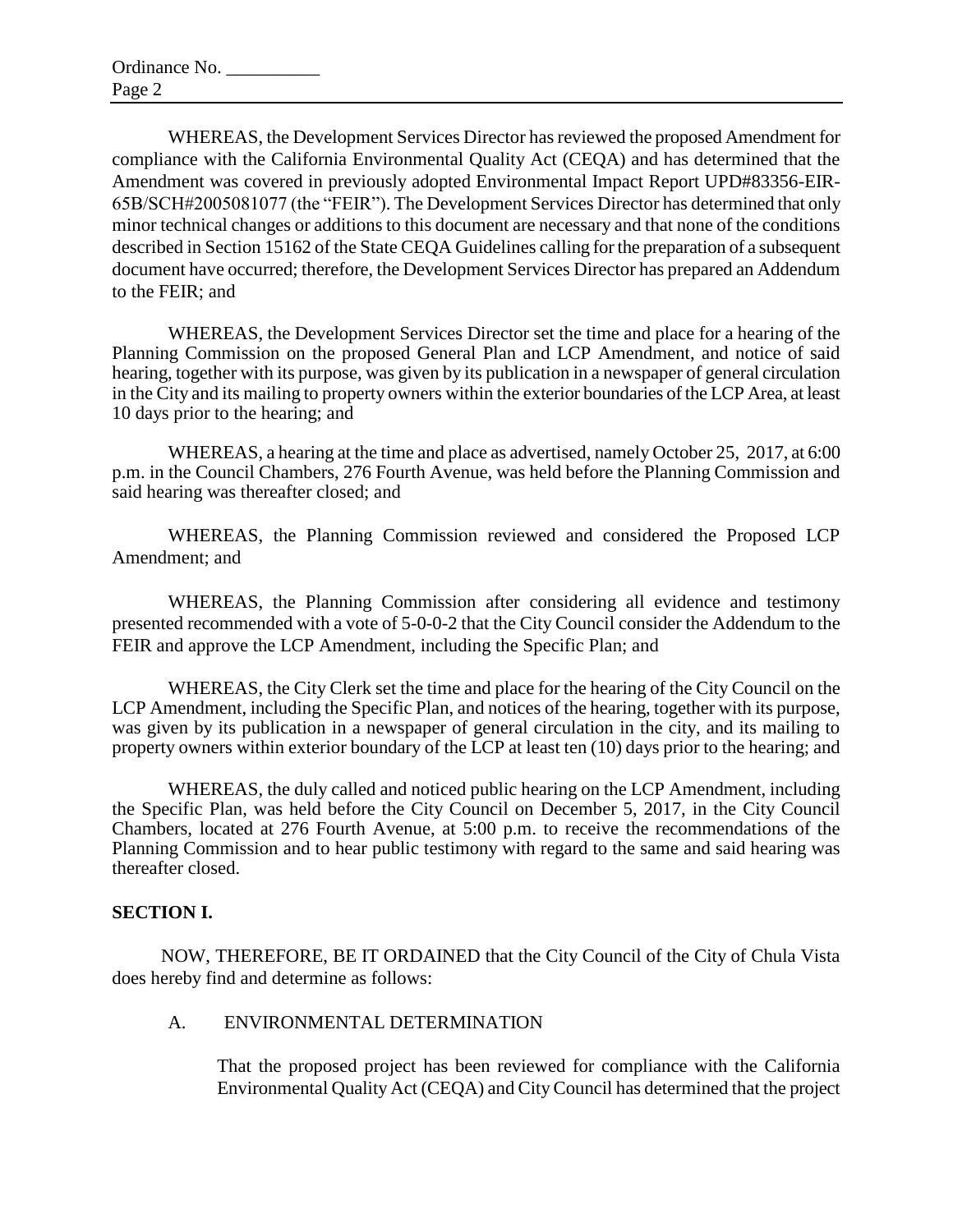was covered in previously adopted Environmental Impact Report UPD#83356-EIR-65B/SCH#2005081077. The City Council has further determined that only minor technical changes or additions to the FEIR are necessary and that none of the conditions described in Section 15162 of the State CEQA Guidelines calling for the preparation of a subsequent document have occurred; therefore, consistent with section 15164 of the State CEQA Guidelines the City Council has considered the Addendum to Environmental Impact Report UPD#83356-EIR-65B/SCH#2005081077.

### B. CONSISTENCY WITH GENERAL PLAN AND CALIFORNIA COASTAL ACT

That the proposed amendment to the Local Coastal Program, consisting of the Land Use Plan (LUP) and Specific Plan (SP), is consistent with the City of Chula Vista General Plan and the policies of the Coastal Act. The proposed changes to the LUP and SP are minor and unsubstantial and leave all of the provisions of the LUP and SP intact. With the changes in place the provisions of the documents are still based on sound planning principles and practices that will provide for the protection and conservation of sensitive natural resources. The proposed changes to the land use and zoning designations affect only the property located at 789 E Streets and the rest of the properties within the LCP area will remain unchanged. Furthermore, the rest of the development standards and regulations, such as building height, setbacks, Floor Area Ratio and lot coverage, as well as others, will remain the same and will continue to regulate the future development of the site. The proposed changes are consistent with the goals and objectives of the 2005 General Plan and LCP. The proposed changes will contribute to open up and provide more direct access to the Bayfront and create better connection to the rest of the city and the region. This will open up the Bayfront for the enjoyment of residents and visitors. The new provisions of the General Plan and LUP and SP will be conducive to the development of the Bayfront and the creation of a world-class destination for residents and visitors.

### **SECTION II.**

BE IT FURTHER ORDAINED, that the City Council of the City of Chula Vista does hereby approve the amendment to the LCP Specific Plan contained in Exhibit B attached to this Ordinance and on file at the Office of the City Clerk, and incorporated herein by this reference and thereby amending Chula Vista Municipal Code Chapters 19.81 thru 19.87.

### **SECTION III. SUBMISSION TO COASTAL COMMISSION**

BE IT FURTHER ORDAINED, that the City Council does hereby certify after a duly called and duly noticed public hearing that the LCP is intended to be carried out in a manner fully in conformity with the California Coastal Act of 1976 (Public Resources Code Section 30510(a)).

BE IT FURTHER ORDAINED, that the City Council finds that the LCP complies with the guidelines established by the California Coastal Commission and contains materials sufficient for a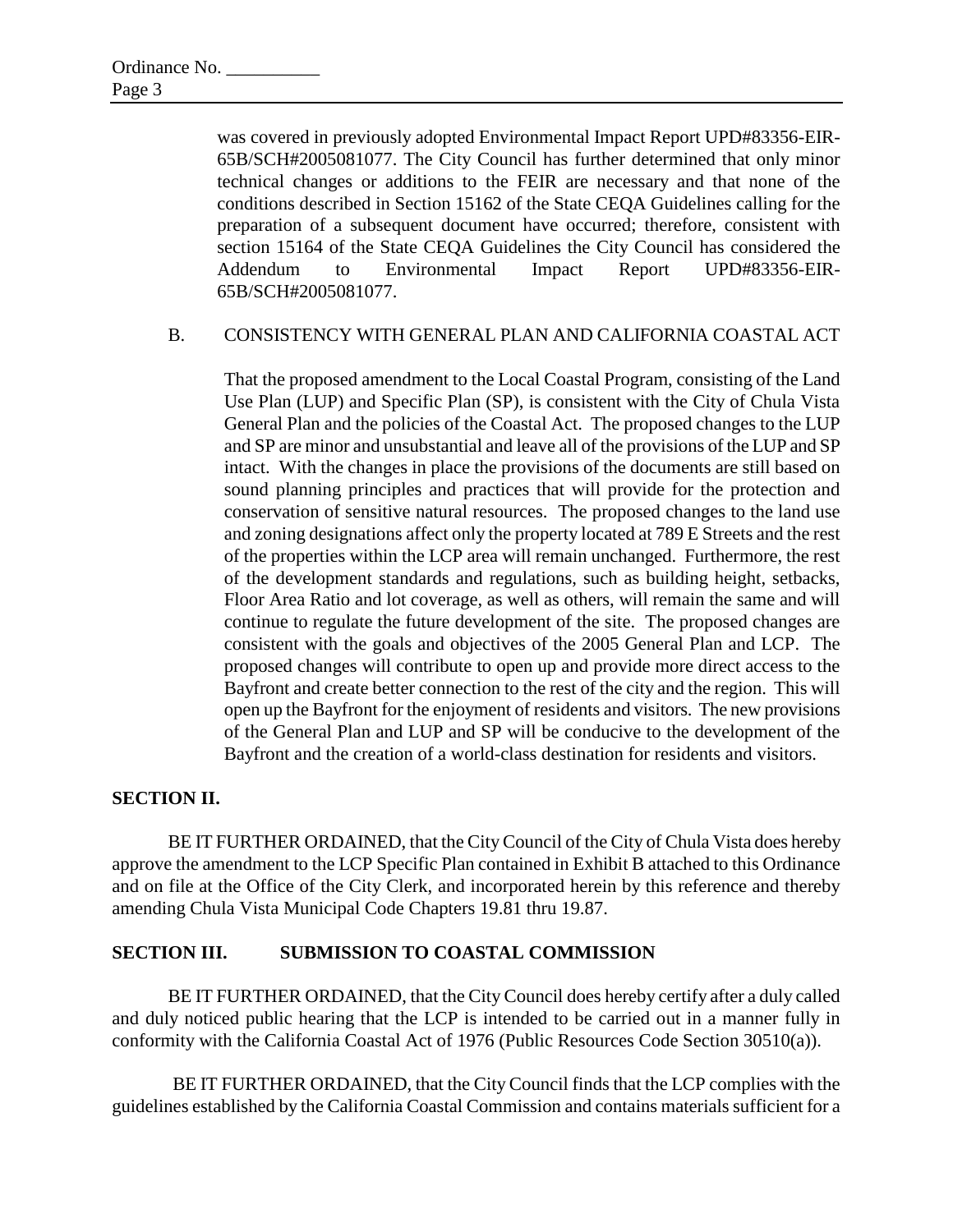thorough and complete review (Public Resources Code Section 30510(b)).

BE IT FURTHER ORDAINED, that after a duly called and noticed public hearing the City Council does hereby direct the City Manager or his designee to submit this subject Ordinance and the LCP, consisting of both the LUP and the SP, to the California Coastal Commission and that the Coastal Commission certify the same (Public Resources Code Section 30514).

## **SECTION IV. SEVERABILITY**

If any portion of this Ordinance, or its application to any person or circumstance, is for any reason held to be invalid, unenforceable or unconstitutional, by a court of competent jurisdiction, that portion shall be deemed severable, and such invalidity, unenforceability or unconstitutionality shall not affect the validity or enforceability of the remaining portions of the Ordinance, or its application to any other person or circumstance. The City Council of the City of Chula Vista hereby declares that it would have adopted each section, sentence, clause or phrase of this Ordinance, irrespective of the fact that any one or more other sections, sentences, clauses or phrases of the Ordinance be declared invalid, unenforceable or unconstitutional.

### **SECTION V. CONSTRUCTION**

The City Council of the City of Chula Vista intends this Ordinance to supplement, not to duplicate or contradict, applicable state and federal law and this Ordinance shall be construed in light of that intent.

### **SECTION VI. EFFECTIVE DATE**

This Ordinance shall take effect after the City Council acknowledges receipt of the Coastal Commissions resolution of certification on the LCP Amendment pursuant to Title 14 of the California Code of Regulations Sections 13544 and 13551 but no sooner than the thirtieth day from and after this Ordinance's final adoption.

### **SECTION VII. PUBLICATION**

The City Clerk shall certify to the passage and adoption of this Ordinance and shall cause the same to be published or posted according to law.

\_\_\_\_\_\_\_\_\_\_\_\_\_\_\_\_\_\_\_\_\_\_\_\_\_\_\_\_\_\_\_\_\_ \_\_\_\_\_\_\_\_\_\_\_\_\_\_\_\_\_\_\_\_\_\_\_\_\_\_\_\_\_\_\_\_\_

Presented by: Approved as to form by:

Kelly Broughton, FLSA Glen R. Googins Director of Development Services City Attorney